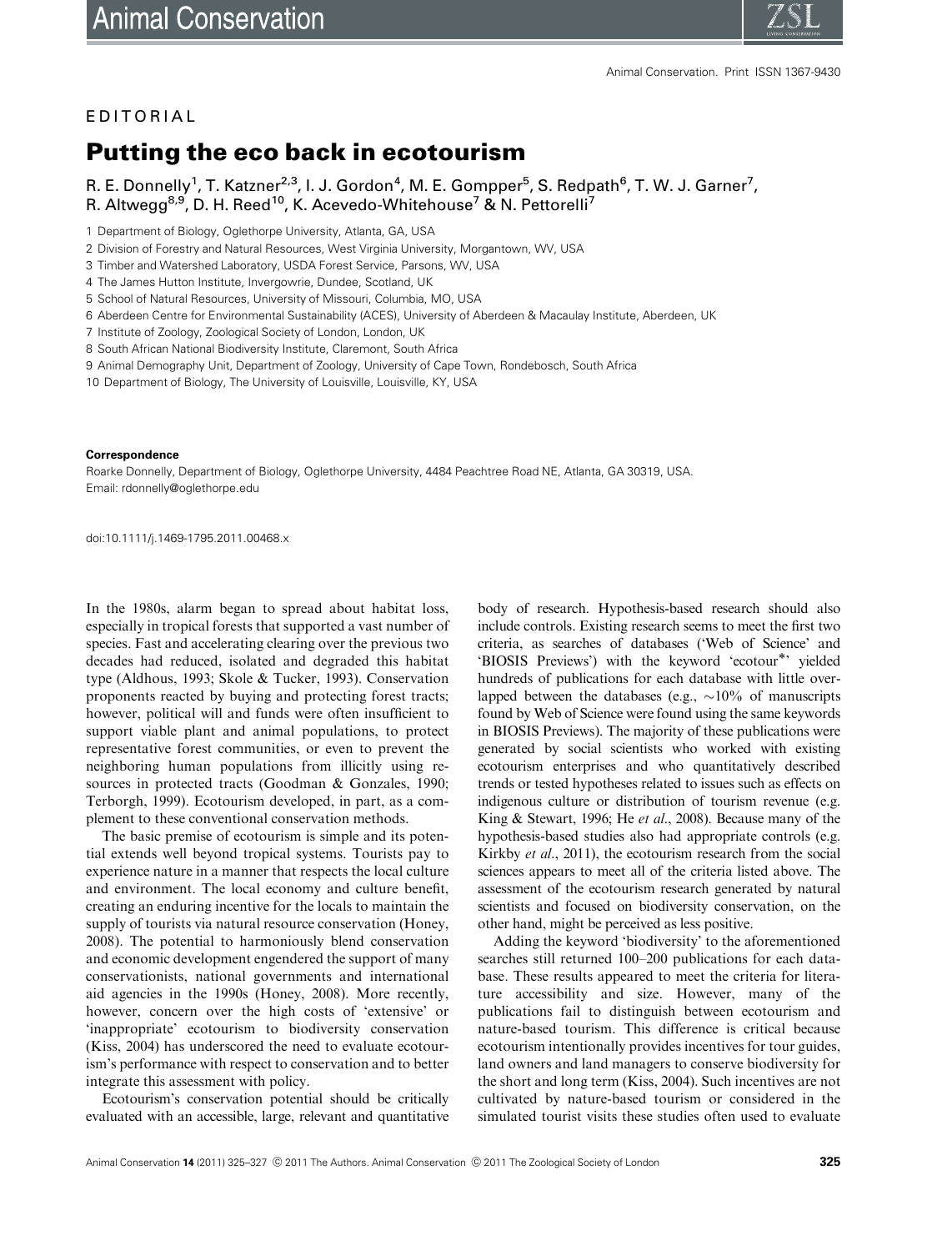tourism's effects. Studies that fail to make this distinction may identify tourism impacts on biodiversity and suggest mitigation measures (e.g. Williams et al., 2009; Karp and Guevara, 2011). However, they do not measure ecotourism's ability to conserve biodiversity in a threatened habitat. Finally, others have noted that even the quantitative studies of ecotourism and biodiversity often lacked biologically meaningful data (e.g. demographic rates or changes in abundance) and/or proper controls (Kiss, 2004; Brockington, Igoe & Schmidt-Soltau, 2006).

This simple assessment of ecotourism research suggests that conservation biologists, unlike social scientists, are only beginning to make important contributions to this field of study. As this field grows, it should do so in a way that facilitates the calculation of net effects (positive, negative or neutral) reflecting the degrees to which ecotourism simultaneously meets goals related to economy, culture, environment and biodiversity. Calculation of net effects is largely unexplored and might have several potential benefits; it could prevent enterprises from pitting one goal against another and remove the unrealistic expectation that each enterprise will simultaneously meet all goals (Chan et al., 2007). It might also encourage a search for synergies between relevant research disciplines like conservation and economics. For example, one could search for a threshold in the abundance of a charismatic vertebrate species that, when exceeded, is associated with a disproportionately large increase in the local population's annual income (c.f., elasticity analysis; Caswell, 2000). The net effect of one ecotourism enterprise could be estimated by generating a complete set of disciplinary studies or one interdisciplinary study. The latter method will be more difficult, but it has been done (e.g. Sheppard *et al.*, 2010) and may be supported by existing interdisciplinary educational programs (e.g. National Science Foundation 2011).

Even with the best research to guide programs, ecotourism is likely to fail without broad oversight, for instance through a certification policy designed to maintain key market forces and provide incentives for generating evidence that ecotourism is clearly benefiting the organisms and communities that serve as its central resources. Certification of ecotour suppliers serves the mutually reinforcing purposes of directing ecotourists to the services that they prefer and allowing ecotour suppliers to offset additional costs related to ecotourism goals (e.g. green buildings) with additional revenue. The persistent problem with certification is that it must have a uniform, international standard – like the star rating for hotels (Honey 2008) – to adequately serve a diverse set of ecotourists. While attempts to achieve this conformity have been made, conservation research has played a minor role in this process. In 1991 the Mohonk Agreement (Rainforest Alliance, 2011a) suggested a basic operational scheme and broad criteria for ecotour certification. More recently, the Global Sustainable Tourism Council (GSTC, 2011) followed up with a set of more specific global criteria for certification and a plan to become the international authority for ecotour accreditation (i.e. certification for the certifiers; Rainforest Alliance, 2011b).

As proposed, accreditation would ensure the international standard for certification criteria while allowing national or regional entities to assess how and to what extent each criterion should be met within their jurisdictions (Sanabria, 2002; GSTC, 2011). This process would balance stringency and adaptability, but it would not guarantee conservation benefits. For example, GSTCs suggests that 'businesses contribute to the support of biodiversity conservation' in 'natural protected areas and areas with high biodiversity value' (GSTC, 2011). These contributions are often funds that leak out of the region or are dedicated to other purposes (Sekercioglu, 2002; Honey, 2008), producing little local conservation effect. These dollars might be more effective if specifically directed to ecotourism research and implementation of research recommendations.

Despite the fact that ecotourism arose at least in part as a creative and socially responsible means for conserving biodiversity, a rigorous assessment of ecotourism's conservation potential is still awaited. This assessment will only be possible if the community of conservation biologists pursues research with the qualities discussed above and integrates that research with accreditation policy. The sooner we have the integrated research and policy, the sooner we can either leverage ecotourism's potential or abandon it for more useful conservation measures.

## References

- Aldhous, P. (1993). Tropical deforestation: not just a problem in Amazonia. Science 259, 1390.
- Brockington, D., Igoe, J. & Schmidt-Soltau, K. (2006). Conservation, human rights, and poverty reduction. Conserv. Biol. 20, 250–252.
- Caswell, H. (2000). Prospective and retrospective perturbation analysis: their roles in conservation biology. Ecology 81, 619–627.
- Chan, K.M.A., Pringle, R.M., Ranganathan, J., Boggs, C.L., Chan, Y.L., Ehrlich, P.R., Haff, P.K., Heller, N.E., Al-Khafaji, K. & Macmynowski, D.P. (2007). When agendas collide: human welfare and biological conservation. Conserv. Biol. 21, 59–68.
- Global Sustainable Tourism Council (2011). Criteria. Available at [http://www.gstcouncil.org/resource-center/gstc](http://www.gstcouncil.org/resource-center/gstc-criteria.html)[criteria.html](http://www.gstcouncil.org/resource-center/gstc-criteria.html) (accessed February 6, 2011).
- Goodman, S.M. & Gonzales, P.C. (1990). The birds of Mt. Isarog National Park southern Luzon Philippines with particular reference to altitudinal distribution. Fieldiana Zool. 60, 1–39.
- He, G., Chen, X., Liu, W., Bearer, S., Zhou, S., Cheng, L.Y., Zhang, H., Ouyang, Z. & Liu, J. (2008). Distribution of economic benefits from ecotourism: a case study of Wolong Nature Reserve for giant pandas in China. Environ. Mgmt. 42, 1017–1025.
- Honey, M. (2008). Ecotourism and sustainable development: Who owns paradise? Washington, DC: Island Press.